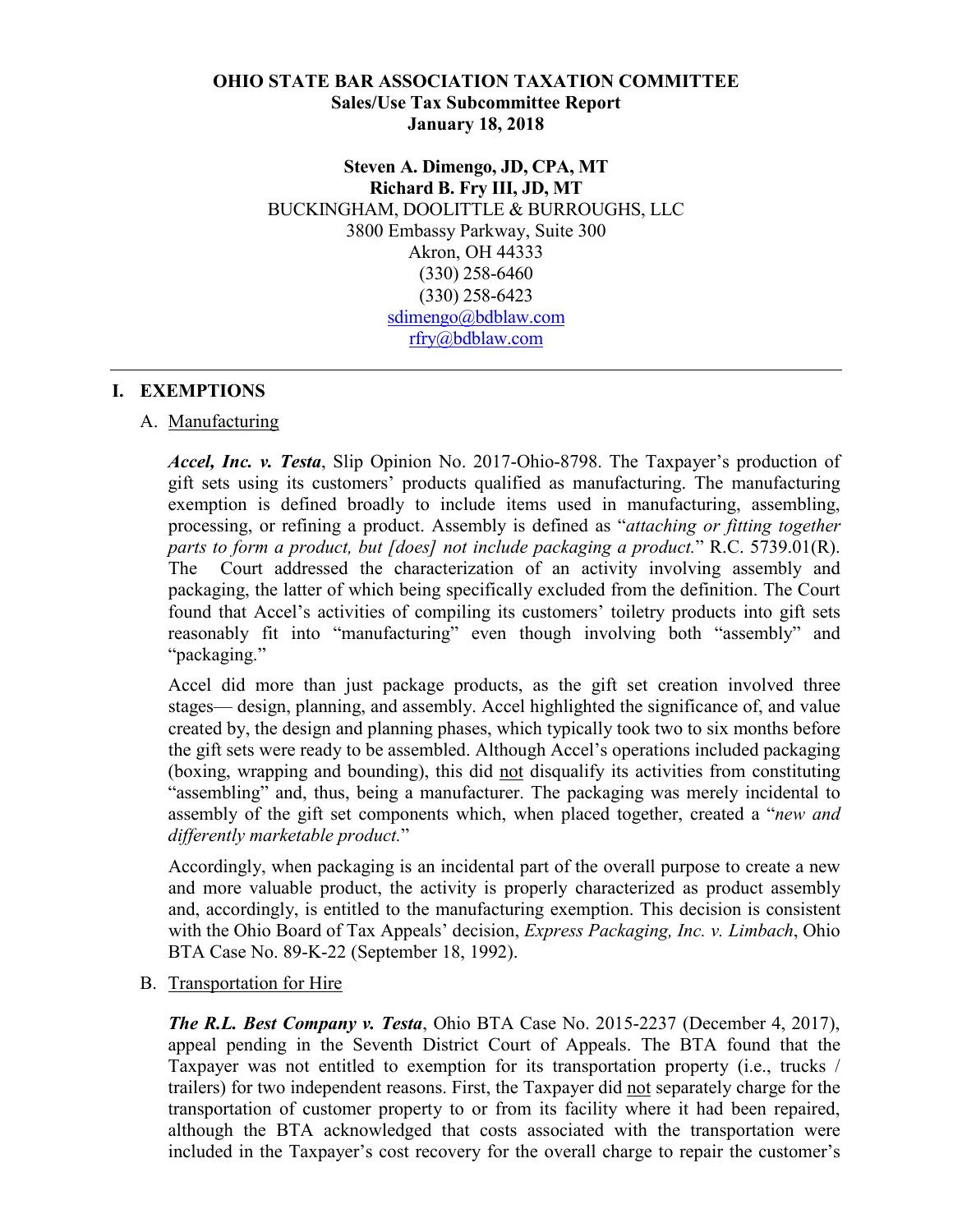property. Accordingly, although the BTA acknowledged that the Company built the transportation charge into its repair costs, exemption was not available since it did not separately charge for such transportation, being found to be provided as a courtesy (even though the customer only received transportation if it made the repair purchase).

As the second basis for exemption denial, the BTA determined that "dead mileage" occurring when the truck was empty either en route to pick up property to be repaired or to deliver property that had been repaired must be ignored in the numerator for purposes of determining whether the 50% test was met (i.e., use of trucks/trailers more than 50% of the time to transport other person's property), even though the only purpose for the trucks/trailers' movement while empty was to accomplish the customer property transportation. Only "loaded" trips are to be considered in determining primary use of the trucks/trailers.

C. Resale

*Karvo Paving Co. v. Testa*, Ohio BTA Case No. 2016-782 (January 4, 2018), appeal pending in the Ninth District Court of Appeals. The contractor challenged the assessment on purchases of traffic maintenance property required for ODOT and other public road projects, contending such property was effectively sold via the transfer of possession to ODOT for a fee. The traffic maintenance property included barrier walls, barricades, temporary traffic lights, message boards and signs. The Tax Commissioner asserted this property was not sold but was used by the contractor during performance of the road project.

The BTA held that possession of the traffic maintenance property was transferred because ODOT project engineers controlled the placement and use of the property, which fulfills the state's public obligation to control traffic. Further, the contract documents specified the size, type, amount, and price of traffic maintenance property required for the projects. Therefore, the BTA found that the contractor did not owe use tax on the traffic maintenance property since it was resold to ODOT as rented equipment as part of the public road contract.

D. Casual Sale Exemption

*Karvo Paving Co. v. Testa*, Ohio BTA Case No. 2016-782 (January 4, 2018); appeal pending in the Ninth District Court of Appeals. The casual sale exemption not available for leased property even though the related lessor had previously used the property in its business. The leased property had been converted to the lessor's inventory via the lease. The BTA found that leasing was the only business of the lessor and the separate entity status of the lessor must be respected.

# **II. TAXABLE SERVICES**

A. Employment Services.

*Accel, Inc. v. Testa,* Slip Opinion No. 2017-Ohio-8798. The Court found the leased employees provided by Resource Staffing were nontaxable, qualifying for the one-year permanent assignment exception of R.C. 5739.01(JJ)(3) even though the number of provided personnel fluctuated significantly throughout the year and was greatest during the fall, as the holidays approached.

Consistent with its prior precedent, the Court stated that both the contract and facts and circumstances must be reviewed to determine if exception is warranted.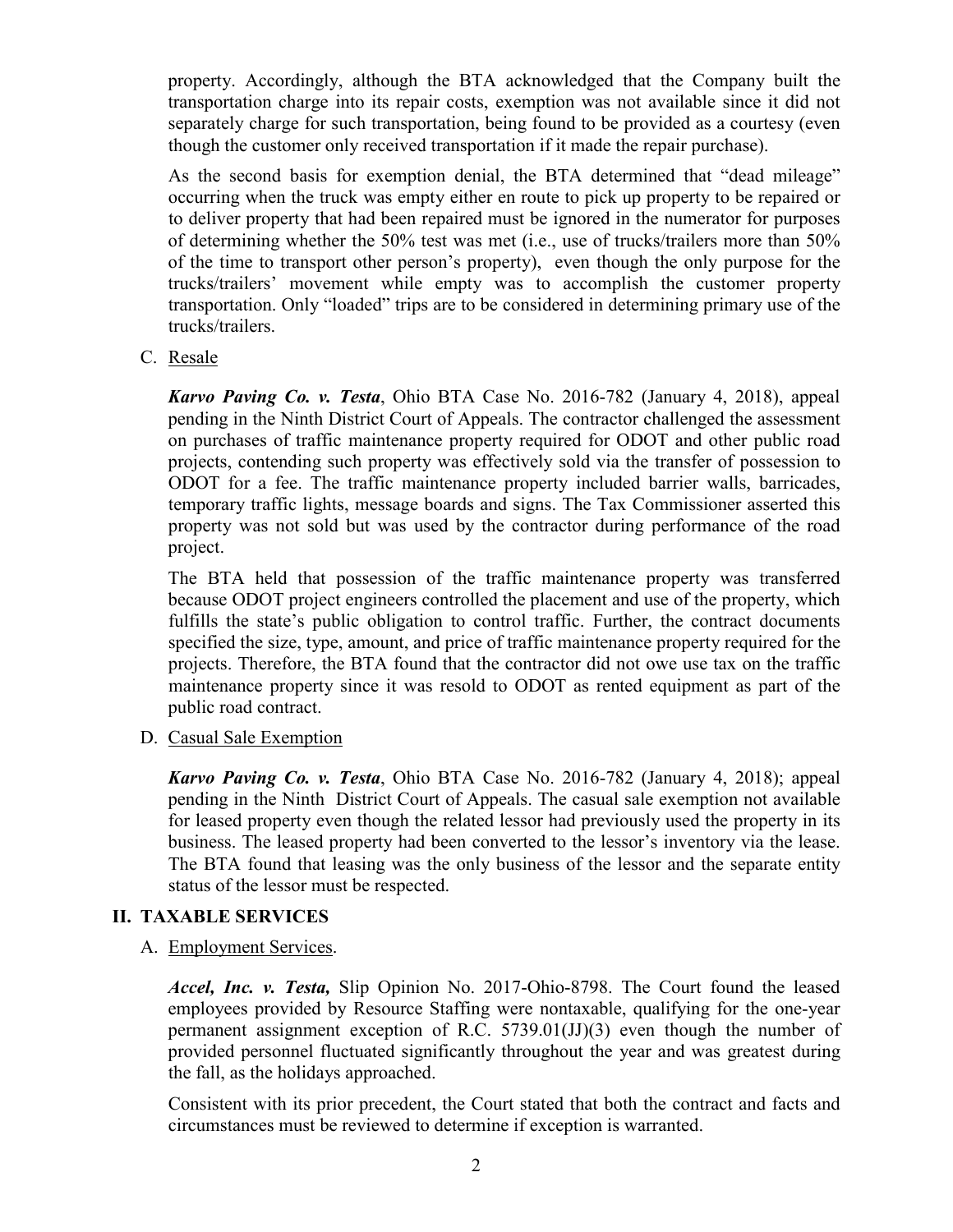Contract: Although the contract in the record did not have explicit wording specifying permanent assignment, contract wording is not critical. To support assignment for an indefinite period, the contract simply cannot specify an ending date. So, the focus is on an open ended contract (i.e., no language limiting the assignment).

Purpose: The employee must not be provided as a substitute for a current employee who is on leave or to meet seasonal or short-term work load needs. In meeting this standard, the Court focused on the continuity of the workforce as supported by: (a) utilization of the same workers with only their hours being adjusted; and (b) the employees not being used for brief spikes associated with a busy season. The Court stated: "*Ultimately, the distinction between seasonal or short-term-work load employment and more regular employment is one of degree not of kind. In every enterprise, the workload may experience periods of ebb and flow.*"

Accordingly, the following facts should be present to support qualification for the oneyear permanent assignment exception: 1) along with reciting a one-year term, the contract cannot include language supporting an ending date for any assignment; 2) the same employees should be supplied to the extent possible (i.e., while working for the provider and satisfactory to the client); and 3) the employees cannot be provided for work load spikes/busy season needs or as a substitute for a current employee on leave.

*Karvo Paving Co. v. Testa*, Ohio BTA Case No. 2016-782 (January 4, 2018); appeal pending in the Ninth District Court of Appeals. The BTA held that the contractor's purchases of employment services from an affiliated entity were exempt under R.C.  $5739.01(JJ)(4)$  (affiliate group exception). The contractor and affiliated entity were both owned entirely by husband and wife, but had different majority owners – the husband was the majority owner of the contractor, while the wife was the majority owner of the provider. The Tax Commissioner asserted that exemption was not warranted because the same individual did not control both entities. However, the BTA found that the husband had complete control over the business operations of both companies, as his wife (the majority shareholder) granted this control to him in writing. Accordingly, the contractor's purchases of employment services were exempt under the affiliated group exception. The BTA's ruling highlights the scope of this exception, as affiliated status may be established by showing the business operations of two companies are controlled by the same individual, even if majority ownership is not the same.

#### **III.LEGISLATION**

#### A. Local Sales / Use Tax Rates

Sub. H.B. 69 – Counties and transit authorities may levy local sales / use tax rates in increments of 0.1% or 0.25%. R.C. 5739.021 and R.C. 5739.023. Previous law (H.B. 49) had changed law to authorize 0.1%, but eliminated increments of 0.25%.

# B. Exemption

S.B. 8 – Corrective eyeglasses and contact lenses will be exempt from sales / use tax effective July 1, 2019. Added to definition of "prosthetic devices" in R.C. 5739.01(JJJ).